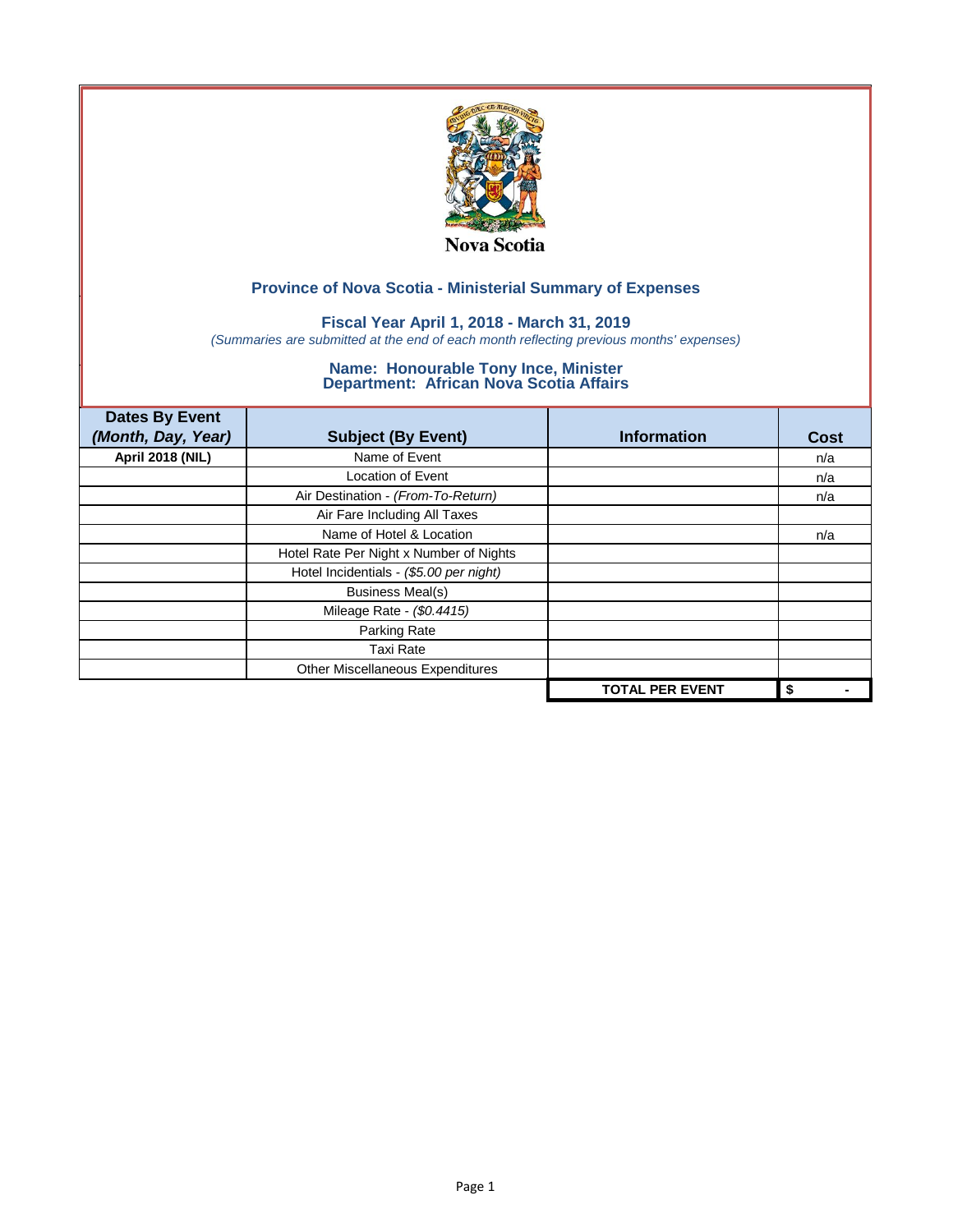

## **Fiscal Year April 1, 2018 - March 31, 2019**

*(Summaries are submitted at the end of each month reflecting previous months' expenses)*

| <b>Dates By Event</b><br>(Month, Day, Year) | <b>Subject (By Event)</b>               | <b>Information</b>     | <b>Cost</b> |
|---------------------------------------------|-----------------------------------------|------------------------|-------------|
| May 2018 (NIL)                              | Name of Event                           |                        | n/a         |
|                                             | Location of Event                       |                        | n/a         |
|                                             | Air Destination - (From-To-Return)      |                        | n/a         |
|                                             | Air Fare Including All Taxes            |                        |             |
|                                             | Name of Hotel & Location                |                        | n/a         |
|                                             | Hotel Rate Per Night x Number of Nights |                        |             |
|                                             | Hotel Incidentials - (\$5.00 per night) |                        |             |
|                                             | <b>Business Meal(s)</b>                 |                        |             |
|                                             | Mileage Rate - (\$0.4415)               |                        |             |
|                                             | Parking Rate                            |                        |             |
|                                             | <b>Taxi Rate</b>                        |                        |             |
|                                             | Other Miscellaneous Expenditures        |                        |             |
|                                             |                                         | <b>TOTAL PER EVENT</b> | \$          |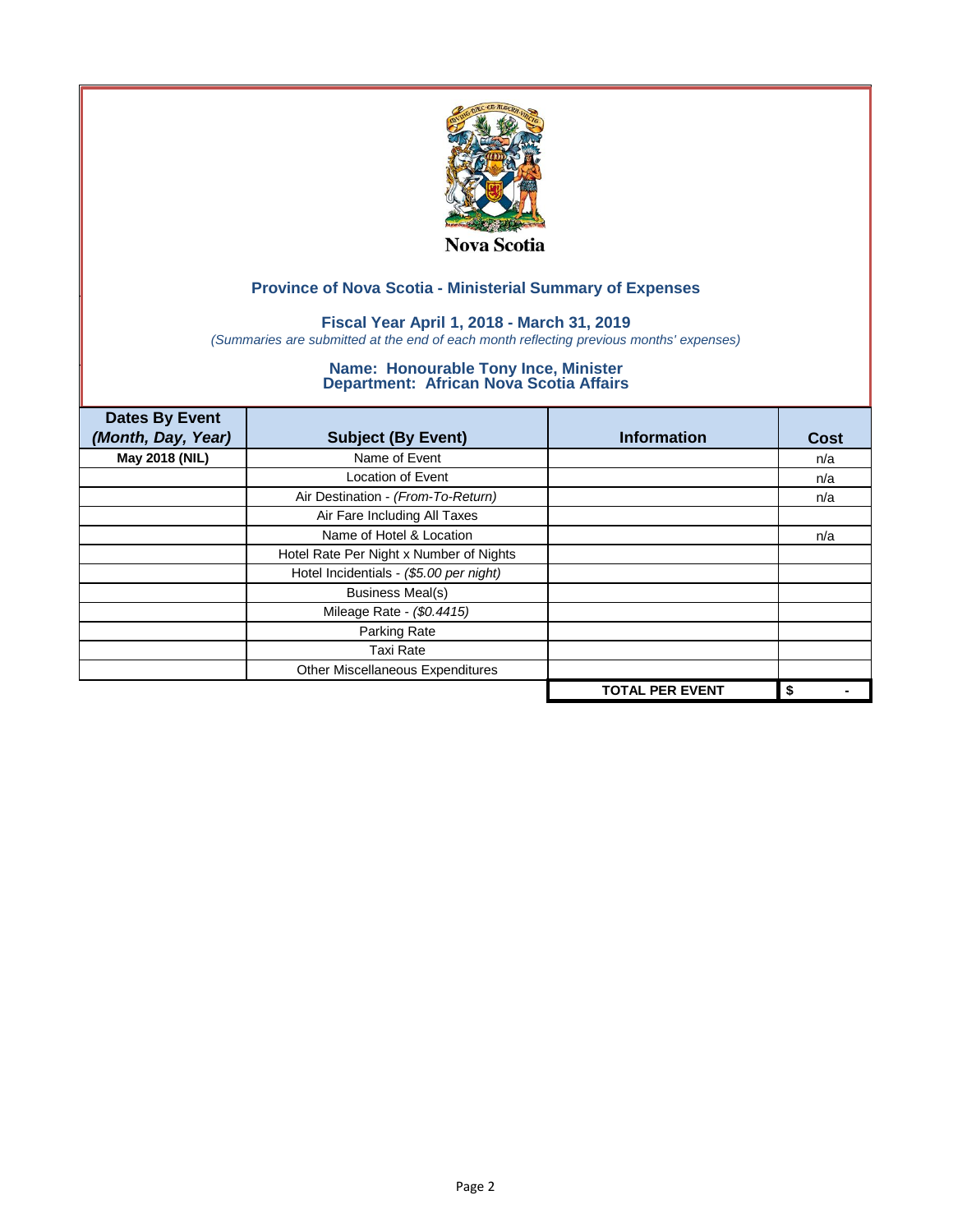

## **Fiscal Year April 1, 2018 - March 31, 2019**

*(Summaries are submitted at the end of each month reflecting previous months' expenses)*

| <b>Dates By Event</b> |                                         |                                                                                                     |                |
|-----------------------|-----------------------------------------|-----------------------------------------------------------------------------------------------------|----------------|
| (Month, Day, Year)    | <b>Subject (By Event)</b>               | <b>Information</b>                                                                                  | Cost           |
| June 9, 2018          | Name of Event                           | African Nova Scotian Ancestral Roots                                                                |                |
|                       |                                         | Award                                                                                               | n/a            |
|                       | <b>Location of Event</b>                | Halifax                                                                                             | n/a            |
|                       | Air Destination - (From-To-Return)      |                                                                                                     | n/a            |
|                       | Air Fare Including All Taxes            |                                                                                                     |                |
|                       | Name of Hotel & Location                |                                                                                                     | n/a            |
|                       | Hotel Rate Per Night x Number of Nights |                                                                                                     |                |
|                       | Hotel Incidentials - (\$5.00 per night) |                                                                                                     |                |
|                       | <b>Business Meal(s)</b>                 |                                                                                                     |                |
|                       | Mileage Rate - (\$0.4415)               |                                                                                                     |                |
|                       | Parking Rate                            | Parking at The Westin Nova Scotian                                                                  | \$<br>10.00    |
|                       | <b>Taxi Rate</b>                        |                                                                                                     |                |
|                       | <b>Other Miscellaneous Expenditures</b> |                                                                                                     |                |
|                       |                                         | <b>TOTAL PER EVENT</b>                                                                              | \$<br>10.00    |
| <b>Dates By Event</b> |                                         |                                                                                                     |                |
| (Month, Day, Year)    | <b>Subject (By Event)</b>               | <b>Information</b>                                                                                  | Cost           |
| June 14-15, 2018      | Name of Event                           | Meetings in Toronto, Transformation<br>Awards Gala, 150 Extraordinary<br>Canadian Legacy Book Event | n/a            |
|                       | <b>Location of Event</b>                | Toronto, ON                                                                                         | n/a            |
|                       | Air Destination - (From-To-Return)      | Halifax-Toronto-Halifax                                                                             | n/a            |
|                       | Air Fare Including All Taxes            |                                                                                                     | \$<br>609.29   |
|                       | Name of Hotel & Location                | DoubleTree Toronto Airport by Hilton,<br>Toronto                                                    | n/a            |
|                       | Hotel Rate Per Night x Number of Nights | \$116.57 x 2 nights                                                                                 | \$<br>233.14   |
|                       | Hotel Incidentials - (\$5.00 per night) | 2 nights                                                                                            | \$<br>10.00    |
|                       | <b>Business Meal(s)</b>                 | Per diems (2 breakfasts, 2 lunches, 2<br>dinners)                                                   | \$<br>86.00    |
|                       | Mileage Rate - (\$0.4415)               | 60 kms                                                                                              | \$<br>26.49    |
|                       | <b>Parking Rate</b>                     | DoubleTree Toronto Airport by Hilton                                                                |                |
|                       | (Car rented, but no expenses charged)   | parking                                                                                             | \$<br>75.01    |
|                       | <b>Taxi Rate</b>                        |                                                                                                     |                |
|                       | <b>Other Miscellaneous Expenditures</b> |                                                                                                     |                |
|                       |                                         | <b>TOTAL PER EVENT</b>                                                                              | 1,039.93<br>\$ |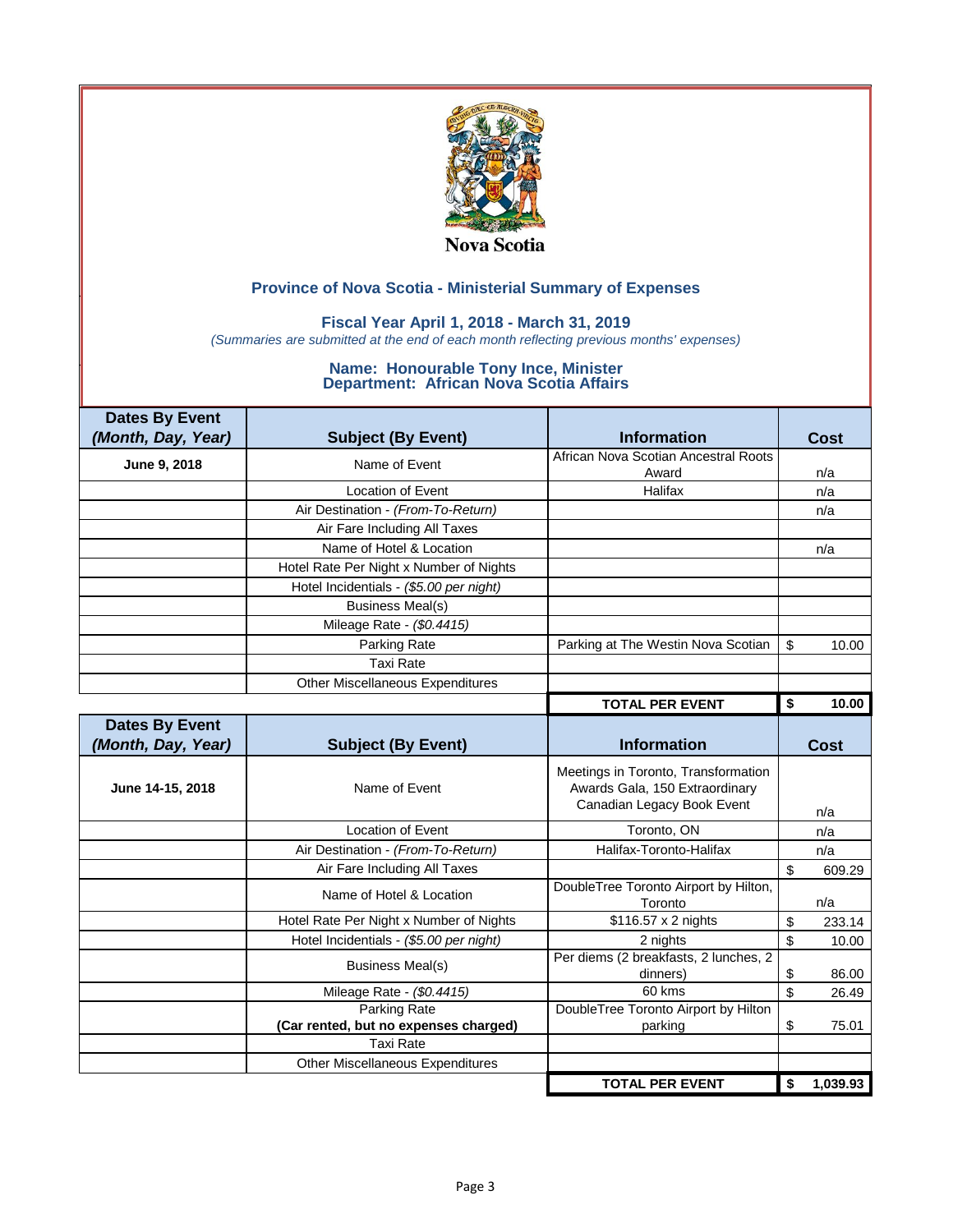

## **Fiscal Year April 1, 2018 - March 31, 2019**

*(Summaries are submitted at the end of each month reflecting previous months' expenses)*

| <b>Dates By Event</b><br>(Month, Day, Year) | <b>Subject (By Event)</b>               | <b>Information</b>                        | <b>Cost</b>  |
|---------------------------------------------|-----------------------------------------|-------------------------------------------|--------------|
| June 1-30, 2018                             | Name of Event                           | Meetings and events around Nova<br>Scotia | n/a          |
|                                             | Location of Event                       | Dartmouth / Halifax / Liverpool           | n/a          |
|                                             | Air Destination - (From-To-Return)      |                                           | n/a          |
|                                             | Air Fare Including All Taxes            |                                           |              |
|                                             | Name of Hotel & Location                |                                           | n/a          |
|                                             | Hotel Rate Per Night x Number of Nights |                                           |              |
|                                             | Hotel Incidentials - (\$5.00 per night) |                                           |              |
|                                             | Business Meal(s)                        |                                           |              |
|                                             | Mileage Rate - (\$0.4415)               | 447 kms                                   | 197.35<br>S  |
|                                             | Parking Rate                            |                                           |              |
|                                             | <b>Taxi Rate</b>                        |                                           |              |
|                                             | Other Miscellaneous Expenditures        |                                           |              |
|                                             |                                         | <b>TOTAL PER EVENT</b>                    | 197.35<br>\$ |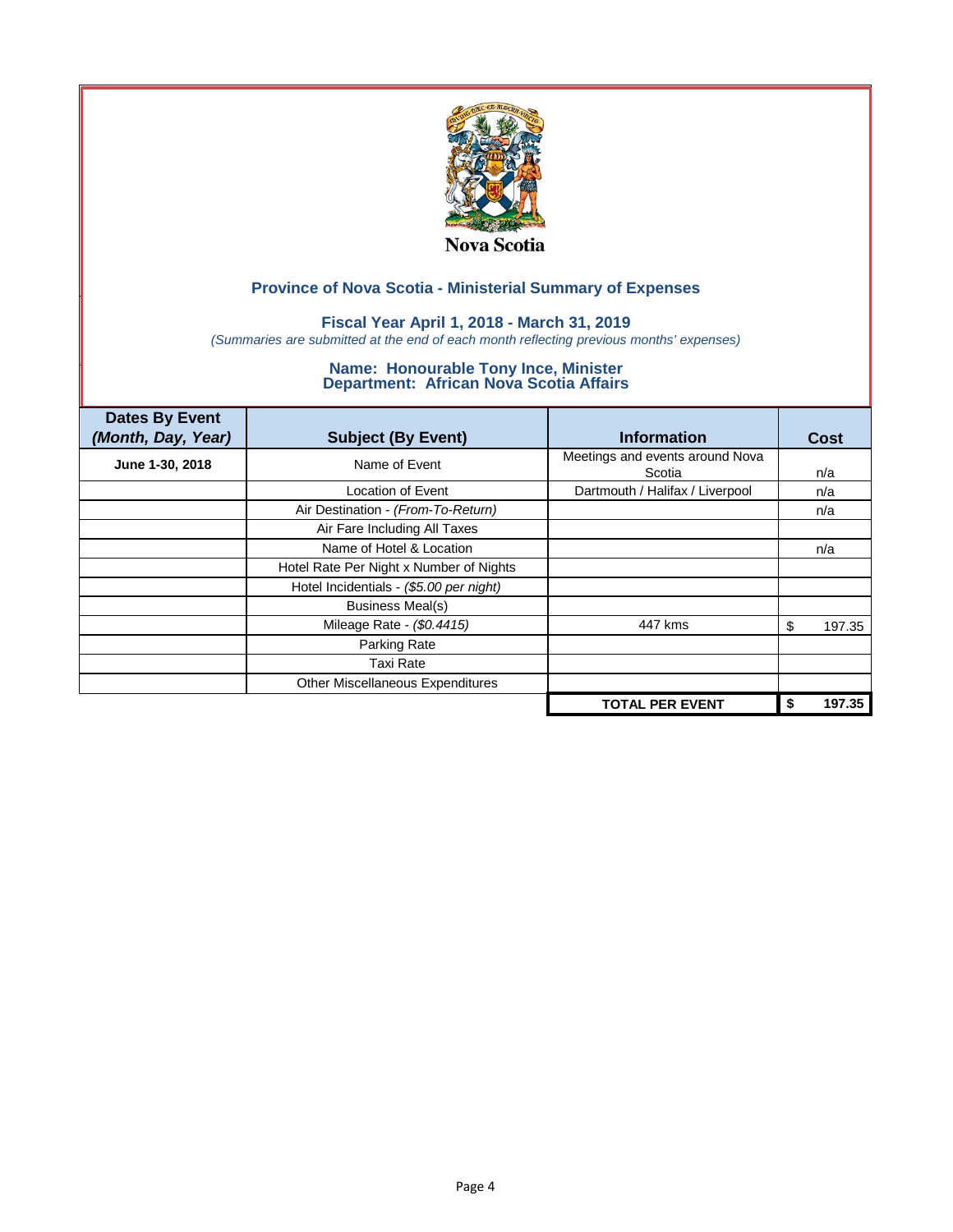

## **Fiscal Year April 1, 2018 - March 31, 2019**

*(Summaries are submitted at the end of each month reflecting previous months' expenses)*

| <b>Dates By Event</b> |                                         |                                        |              |
|-----------------------|-----------------------------------------|----------------------------------------|--------------|
| (Month, Day, Year)    | <b>Subject (By Event)</b>               | <b>Information</b>                     | <b>Cost</b>  |
| July 7, 2018          | Name of Event                           | <b>Annual Black Battalion Memorial</b> |              |
|                       |                                         | Event                                  | n/a          |
|                       | Location of Event                       | Pictou                                 | n/a          |
|                       | Air Destination - (From-To-Return)      |                                        | n/a          |
|                       | Air Fare Including All Taxes            |                                        |              |
|                       | Name of Hotel & Location                |                                        | n/a          |
|                       | Hotel Rate Per Night x Number of Nights |                                        |              |
|                       | Hotel Incidentials - (\$5.00 per night) |                                        |              |
|                       | <b>Business Meal(s)</b>                 | 1 lunch per diem                       | \$<br>15.00  |
|                       | Mileage Rate - (\$0.4415)               | 324 kms                                | \$<br>143.05 |
|                       | Parking Rate                            |                                        |              |
|                       | Taxi Rate                               |                                        |              |
|                       | <b>Other Miscellaneous Expenditures</b> |                                        |              |
|                       |                                         | <b>TOTAL PER EVENT</b>                 | 158.05<br>\$ |
|                       |                                         |                                        |              |
| <b>Dates By Event</b> |                                         |                                        |              |
| (Month, Day, Year)    | <b>Subject (By Event)</b>               | <b>Information</b>                     | Cost         |
|                       | Name of Event                           | 235th Landing Anniversary of the       |              |
| July 14, 2018         |                                         | <b>Black Loyalists</b>                 | n/a          |
|                       | Location of Event                       | <b>Birchtown</b>                       | n/a          |
|                       | Air Destination - (From-To-Return)      |                                        | n/a          |
|                       | Air Fare Including All Taxes            |                                        |              |
|                       | Name of Hotel & Location                |                                        | n/a          |
|                       | Hotel Rate Per Night x Number of Nights |                                        |              |
|                       | Hotel Incidentials - (\$5.00 per night) |                                        |              |
|                       | <b>Business Meal(s)</b>                 | 1 lunch per diem                       | \$<br>15.00  |
|                       | Mileage Rate - (\$0.4415)               | 456 kms                                | \$<br>201.32 |
|                       | Parking Rate                            |                                        |              |
|                       | <b>Taxi Rate</b>                        |                                        |              |
|                       | <b>Other Miscellaneous Expenditures</b> |                                        |              |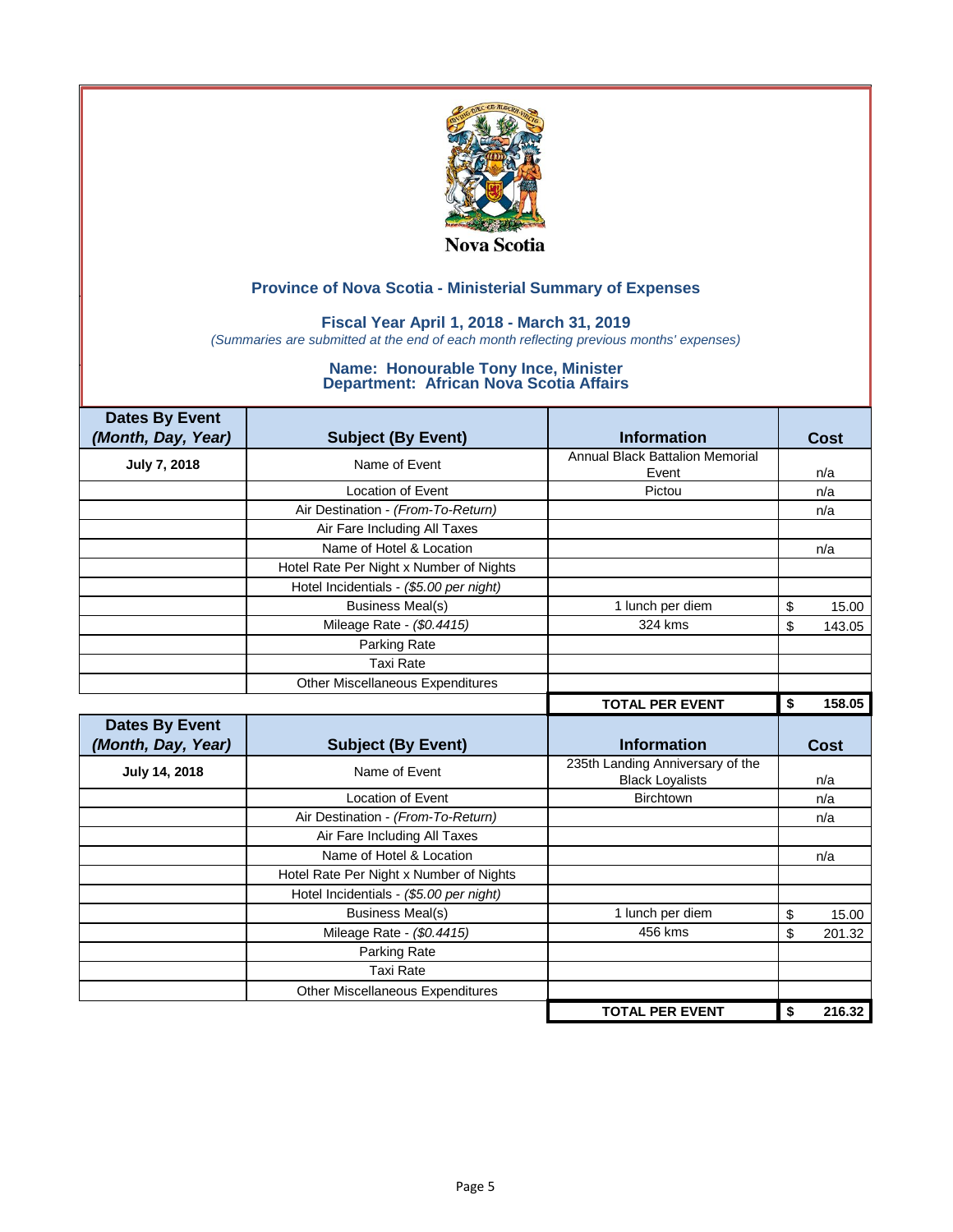

### **Fiscal Year April 1, 2018 - March 31, 2019**

*(Summaries are submitted at the end of each month reflecting previous months' expenses)*

| <b>Dates By Event</b><br>(Month, Day, Year) | <b>Subject (By Event)</b>               | <b>Information</b>            | Cost         |
|---------------------------------------------|-----------------------------------------|-------------------------------|--------------|
|                                             |                                         | Special Induction & Community |              |
| July 18-19, 2018                            | Name of Event                           | Service Award Ceremony        | n/a          |
|                                             | Location of Event                       | Amherst                       | n/a          |
|                                             | Air Destination - (From-To-Return)      |                               | n/a          |
|                                             | Air Fare Including All Taxes            |                               |              |
|                                             | Name of Hotel & Location                | Apothic Inn, Amherst          | n/a          |
|                                             | Hotel Rate Per Night x Number of Nights | \$143.75 x 1 night            | \$<br>143.75 |
|                                             | Hotel Incidentials - (\$5.00 per night) |                               |              |
|                                             | <b>Business Meal(s)</b>                 | 1 lunch per diem              | \$<br>15.00  |
|                                             | Mileage Rate - (\$0.4415)               | 388 kms                       | \$<br>171.30 |
|                                             | Parking Rate                            |                               |              |
|                                             | Taxi Rate                               |                               |              |
|                                             | <b>Other Miscellaneous Expenditures</b> | Cobequid Pass Toll            | \$<br>8.00   |
|                                             |                                         | <b>TOTAL PER EVENT</b>        | \$<br>338.05 |
| <b>Dates By Event</b>                       |                                         |                               |              |
| (Month, Day, Year)                          |                                         | <b>Information</b>            | <b>Cost</b>  |
|                                             | <b>Subject (By Event)</b>               |                               |              |
| July 1-31, 2018                             | Name of Event                           | Nova Multifest 2018           | n/a          |
|                                             | <b>Location of Event</b>                | Dartmouth                     | n/a          |
|                                             | Air Destination - (From-To-Return)      |                               | n/a          |
|                                             | Air Fare Including All Taxes            |                               |              |
|                                             | Name of Hotel & Location                |                               | n/a          |
|                                             | Hotel Rate Per Night x Number of Nights |                               |              |
|                                             | Hotel Incidentials - (\$5.00 per night) |                               |              |
|                                             | <b>Business Meal(s)</b>                 |                               |              |
|                                             | Mileage Rate - (\$0.4415)               | 19 kms                        | \$<br>8.39   |
|                                             | Parking Rate                            |                               |              |
|                                             | <b>Taxi Rate</b>                        |                               |              |
|                                             | <b>Other Miscellaneous Expenditures</b> |                               |              |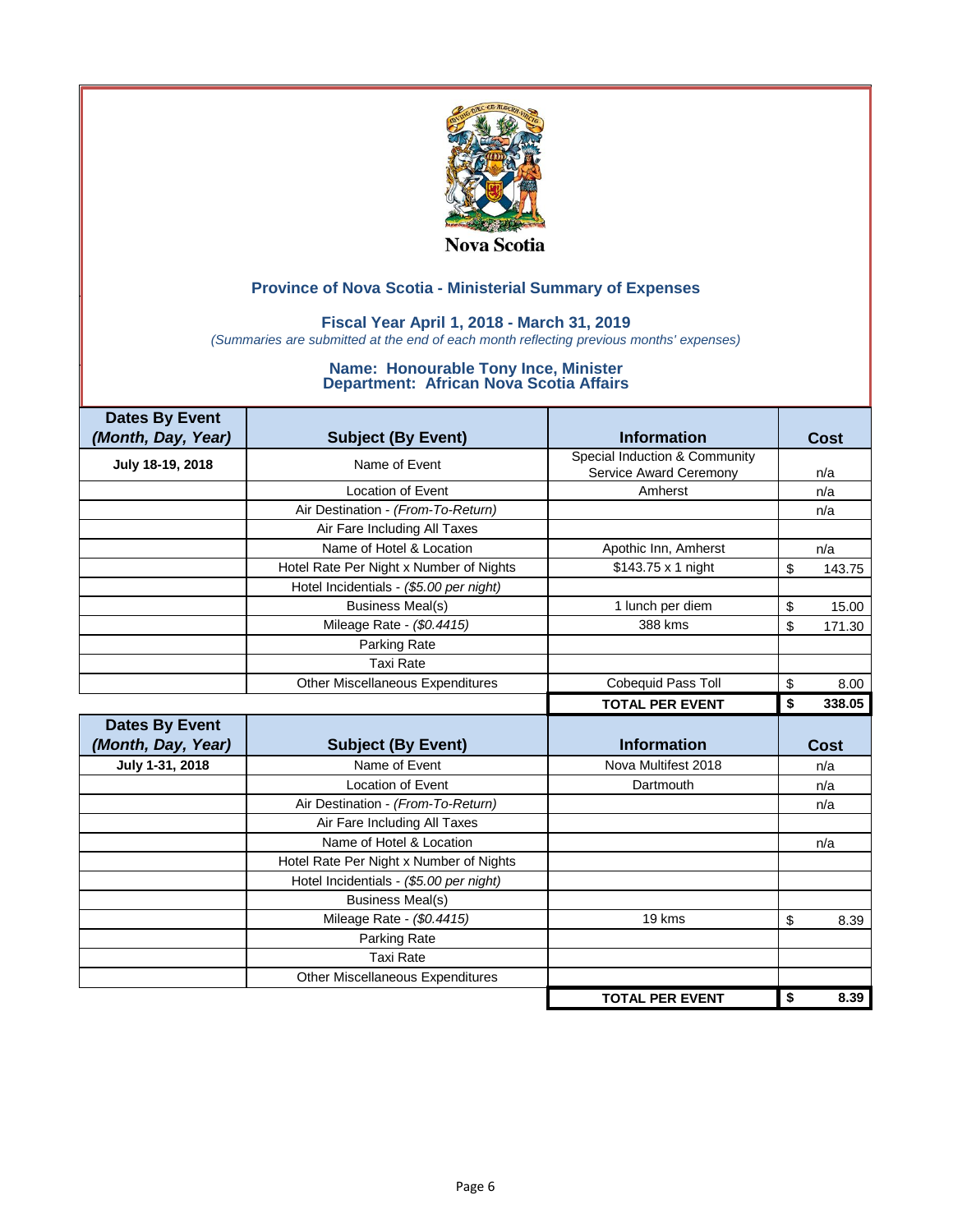

## **Fiscal Year April 1, 2018 - March 31, 2019**

*(Summaries are submitted at the end of each month reflecting previous months' expenses)*

| <b>Dates By Event</b><br>(Month, Day, Year) | <b>Subject (By Event)</b>               | <b>Information</b>                        | <b>Cost</b> |
|---------------------------------------------|-----------------------------------------|-------------------------------------------|-------------|
| August 1-31, 2018                           | Name of Event                           | Meetings and events around Nova<br>Scotia | n/a         |
|                                             | Location of Event                       | Dartmouth / Halifax / Beechville          | n/a         |
|                                             | Air Destination - (From-To-Return)      |                                           | n/a         |
|                                             | Air Fare Including All Taxes            |                                           |             |
|                                             | Name of Hotel & Location                |                                           | n/a         |
|                                             | Hotel Rate Per Night x Number of Nights |                                           |             |
|                                             | Hotel Incidentials - (\$5.00 per night) |                                           |             |
|                                             | Business Meal(s)                        |                                           |             |
|                                             | Mileage Rate - (\$0.4415)               | 97 kms                                    | 42.83<br>S  |
|                                             | Parking Rate                            |                                           |             |
|                                             | <b>Taxi Rate</b>                        |                                           |             |
|                                             | Other Miscellaneous Expenditures        |                                           |             |
|                                             |                                         | <b>TOTAL PER EVENT</b>                    | 42.83<br>\$ |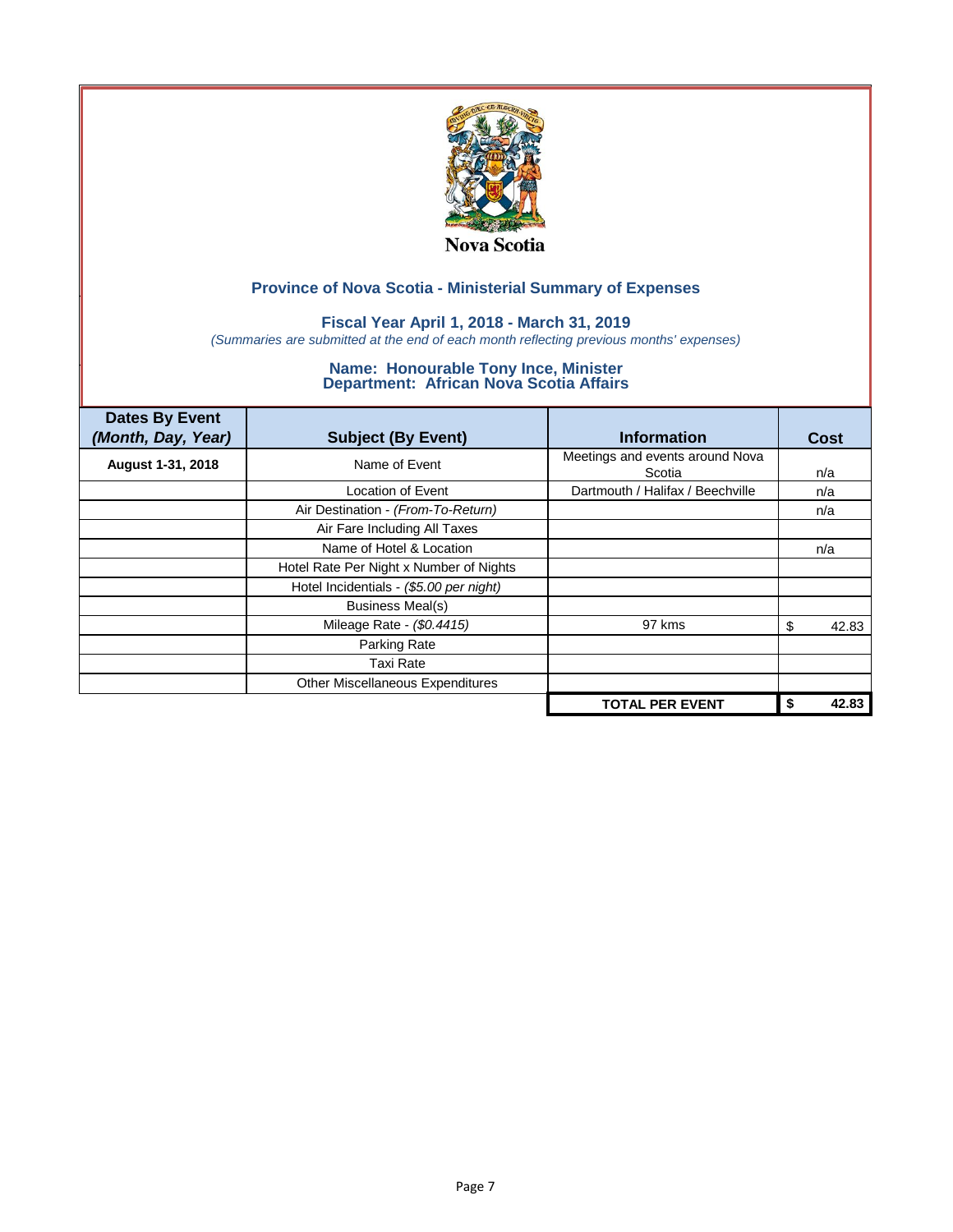

## **Fiscal Year April 1, 2018 - March 31, 2019**

*(Summaries are submitted at the end of each month reflecting previous months' expenses)*

| <b>Dates By Event</b><br>(Month, Day, Year) | <b>Subject (By Event)</b>               | <b>Information</b>               | Cost        |
|---------------------------------------------|-----------------------------------------|----------------------------------|-------------|
| September 1-30, 2018                        | Name of Event                           | Meetings and events around Metro | n/a         |
|                                             | <b>Location of Event</b>                | Dartmouth / Halifax              | n/a         |
|                                             | Air Destination - (From-To-Return)      |                                  | n/a         |
|                                             | Air Fare Including All Taxes            |                                  |             |
|                                             | Name of Hotel & Location                |                                  | n/a         |
|                                             | Hotel Rate Per Night x Number of Nights |                                  |             |
|                                             | Hotel Incidentials - (\$5.00 per night) |                                  |             |
|                                             | <b>Business Meal(s)</b>                 |                                  |             |
|                                             | Mileage Rate - (\$0.4415)               | 150 kms                          | 66.23<br>\$ |
|                                             | Parking Rate                            |                                  |             |
|                                             | Taxi Rate                               |                                  |             |
|                                             | Other Miscellaneous Expenditures        |                                  |             |
|                                             |                                         | <b>TOTAL PER EVENT</b>           | 66.23       |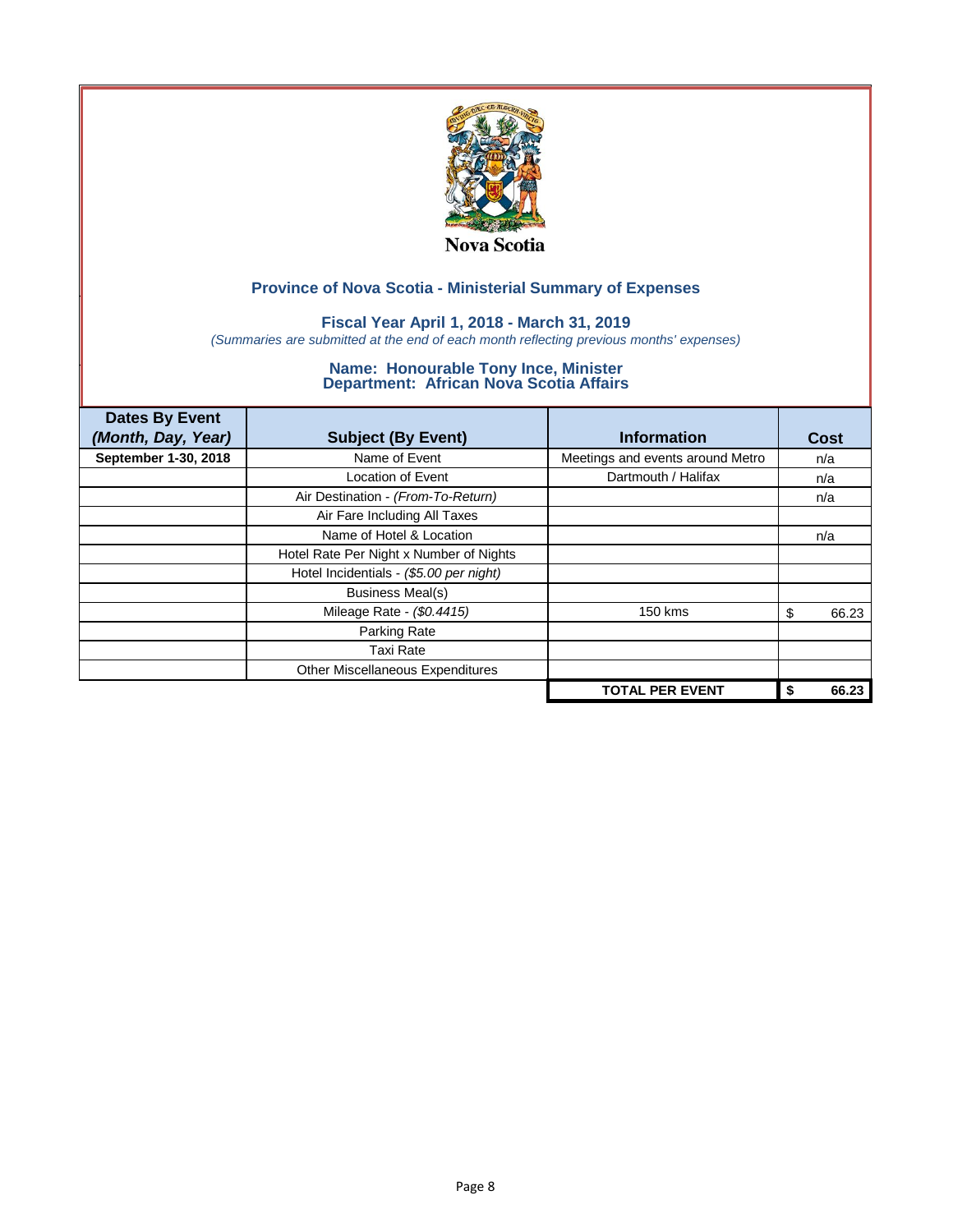

## **Fiscal Year April 1, 2018 - March 31, 2019**

*(Summaries are submitted at the end of each month reflecting previous months' expenses)*

| <b>Dates By Event</b><br>(Month, Day, Year) | <b>Subject (By Event)</b>               | <b>Information</b>               | Cost        |
|---------------------------------------------|-----------------------------------------|----------------------------------|-------------|
| October 1-31, 2018                          | Name of Event                           | Meetings and events around Metro | n/a         |
|                                             | Location of Event                       | Halifax / Dartmouth              | n/a         |
|                                             | Air Destination - (From-To-Return)      |                                  | n/a         |
|                                             | Air Fare Including All Taxes            |                                  |             |
|                                             | Name of Hotel & Location                |                                  | n/a         |
|                                             | Hotel Rate Per Night x Number of Nights |                                  |             |
|                                             | Hotel Incidentials - (\$5.00 per night) |                                  |             |
|                                             | <b>Business Meal(s)</b>                 |                                  |             |
|                                             | Mileage Rate - (\$0.4415)               | 42 kms                           | 18.54<br>S  |
|                                             | Parking Rate                            |                                  |             |
|                                             | Taxi Rate                               |                                  |             |
|                                             | Other Miscellaneous Expenditures        |                                  |             |
|                                             |                                         | <b>TOTAL PER EVENT</b>           | 18.54<br>\$ |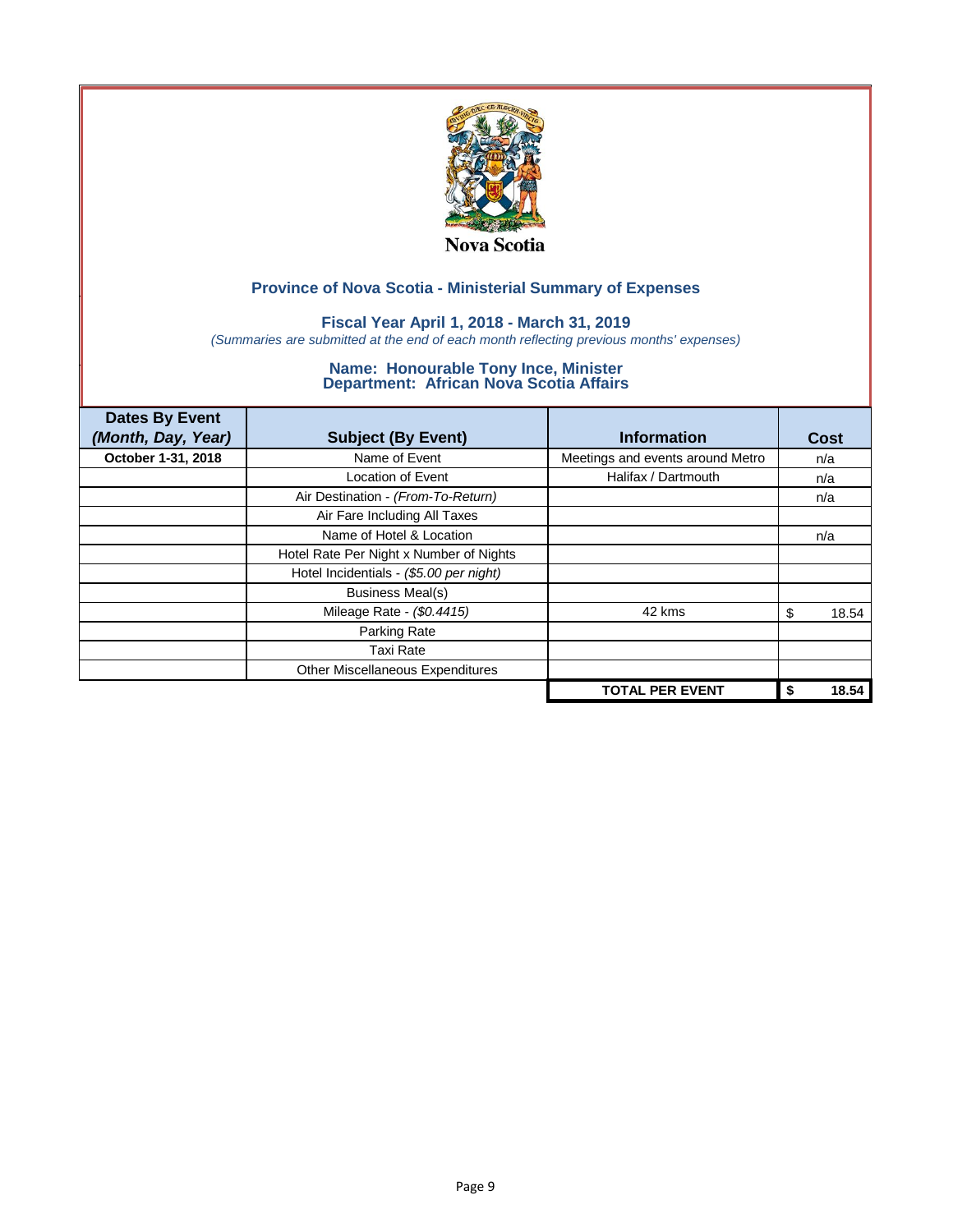

## **Fiscal Year April 1, 2018 - March 31, 2019**

*(Summaries are submitted at the end of each month reflecting previous months' expenses)*

| <b>Dates By Event</b><br>(Month, Day, Year) | <b>Subject (By Event)</b>               | <b>Information</b>               | Cost        |
|---------------------------------------------|-----------------------------------------|----------------------------------|-------------|
| November 1-30, 2018                         | Name of Event                           | Meetings and events around Metro | n/a         |
|                                             | <b>Location of Event</b>                | Halifax / Bedford                | n/a         |
|                                             | Air Destination - (From-To-Return)      |                                  | n/a         |
|                                             | Air Fare Including All Taxes            |                                  |             |
|                                             | Name of Hotel & Location                |                                  | n/a         |
|                                             | Hotel Rate Per Night x Number of Nights |                                  |             |
|                                             | Hotel Incidentials - (\$5.00 per night) |                                  |             |
|                                             | <b>Business Meal(s)</b>                 |                                  |             |
|                                             | Mileage Rate - (\$0.4415)               | 127 kms                          | 56.07<br>\$ |
|                                             | Parking Rate                            |                                  |             |
|                                             | Taxi Rate                               |                                  |             |
|                                             | Other Miscellaneous Expenditures        |                                  |             |
|                                             |                                         | <b>TOTAL PER EVENT</b>           | 56.07       |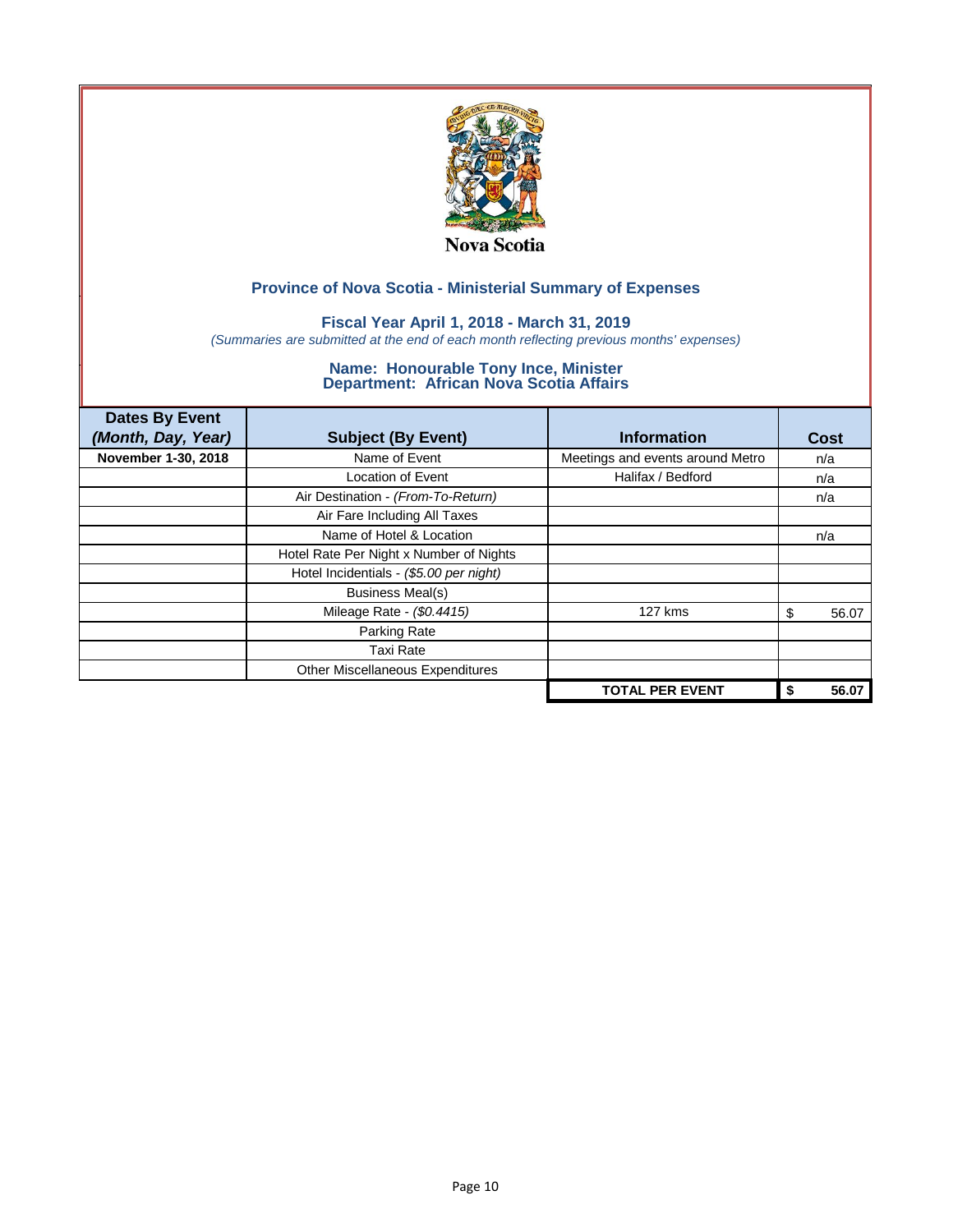

### **Fiscal Year April 1, 2018 - March 31, 2019**

*(Summaries are submitted at the end of each month reflecting previous months' expenses)*

| <b>Dates By Event</b> |                                         |                                 |             |
|-----------------------|-----------------------------------------|---------------------------------|-------------|
| (Month, Day, Year)    | <b>Subject (By Event)</b>               | <b>Information</b>              | Cost        |
| December 6, 2018      |                                         |                                 |             |
| December 8, 2018      |                                         |                                 |             |
| December 10, 2018     |                                         | In province travel expenses for |             |
| December 12, 2018     | Name of Event                           | various events                  |             |
| December 13, 2018     |                                         |                                 |             |
| December 17, 2018     |                                         |                                 |             |
| December 18, 2018     |                                         |                                 | n/a         |
|                       | Location of Event                       | Dartmouth / Halifax             | n/a         |
|                       | Air Destination - (From-To-Return)      |                                 | n/a         |
|                       | Air Fare Including All Taxes            |                                 |             |
|                       | Name of Hotel & Location                |                                 | n/a         |
|                       | Hotel Rate Per Night x Number of Nights |                                 |             |
|                       | Hotel Incidentials - (\$5.00 per night) |                                 |             |
|                       | <b>Business Meal(s)</b>                 |                                 |             |
|                       | Mileage Rate - (\$0.4415)               | 135 kms                         | \$<br>59.60 |
|                       | <b>Parking Rate</b>                     |                                 |             |
|                       | <b>Taxi Rate</b>                        |                                 |             |
|                       | Other Miscellaneous Expenditures        |                                 |             |
|                       |                                         | <b>TOTAL PER EVENT</b>          | 59.60<br>\$ |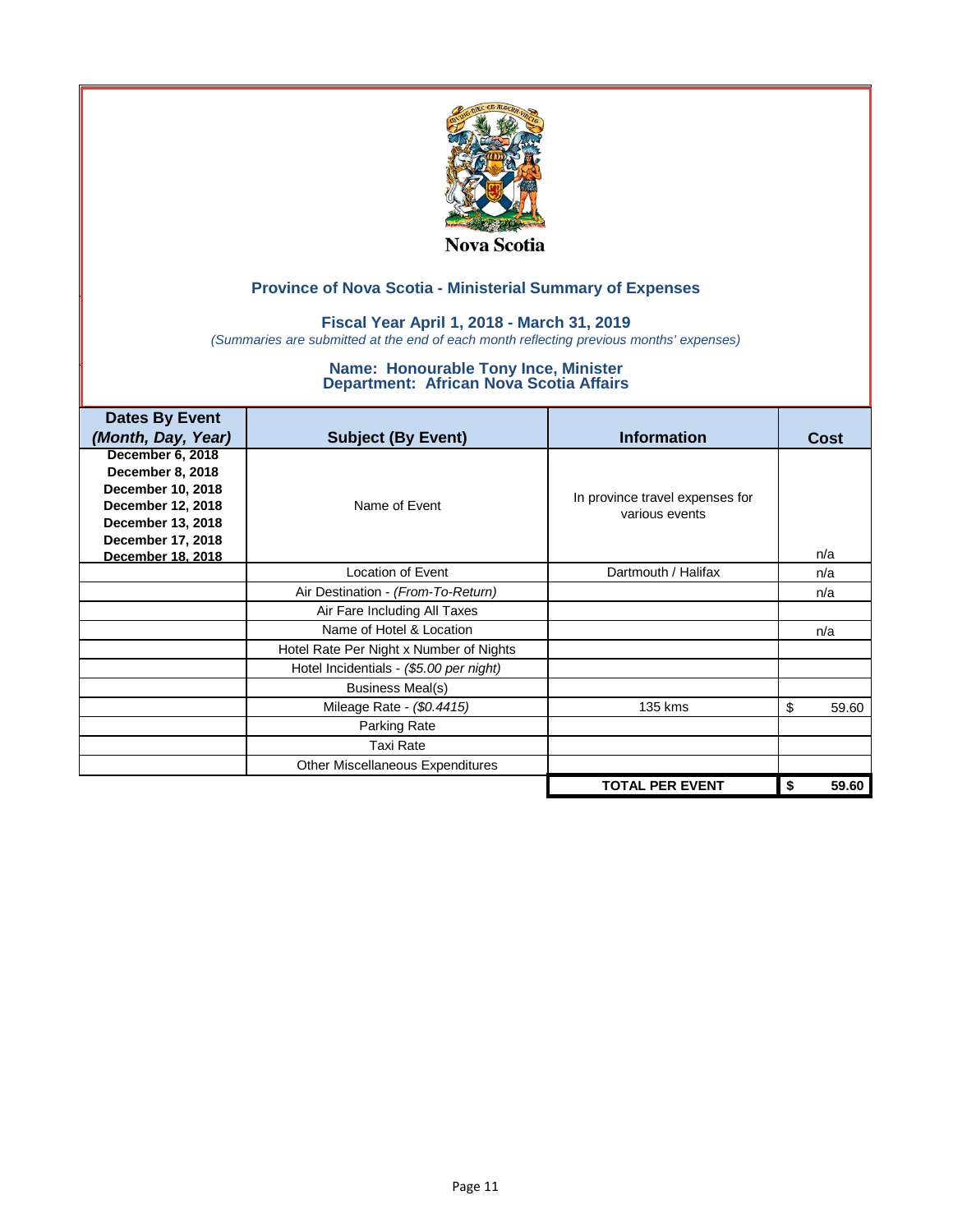

## **Fiscal Year April 1, 2018 - March 31, 2019**

*(Summaries are submitted at the end of each month reflecting previous months' expenses)*

| <b>Dates By Event</b><br>(Month, Day, Year) | <b>Subject (By Event)</b>               | <b>Information</b>                           | Cost         |
|---------------------------------------------|-----------------------------------------|----------------------------------------------|--------------|
| <b>January 24, 2019</b>                     | Name of Event                           | Digby African Heritage Month<br>Proclamation | n/a          |
|                                             | Location of Event                       | Digby                                        | n/a          |
|                                             | Air Destination - (From-To-Return)      |                                              | n/a          |
|                                             | Air Fare Including All Taxes            |                                              |              |
|                                             | Name of Hotel & Location                |                                              | n/a          |
|                                             | Hotel Rate Per Night x Number of Nights |                                              |              |
|                                             | Hotel Incidentials - (\$5.00 per night) |                                              |              |
|                                             | <b>Business Meal(s)</b>                 |                                              |              |
|                                             | Mileage Rate - (\$0.4415)               | 462 kms                                      | 203.97<br>\$ |
|                                             | Parking Rate                            |                                              |              |
|                                             | Taxi Rate                               |                                              |              |
|                                             | <b>Other Miscellaneous Expenditures</b> |                                              |              |
|                                             |                                         | <b>TOTAL PER EVENT</b>                       | 203.97       |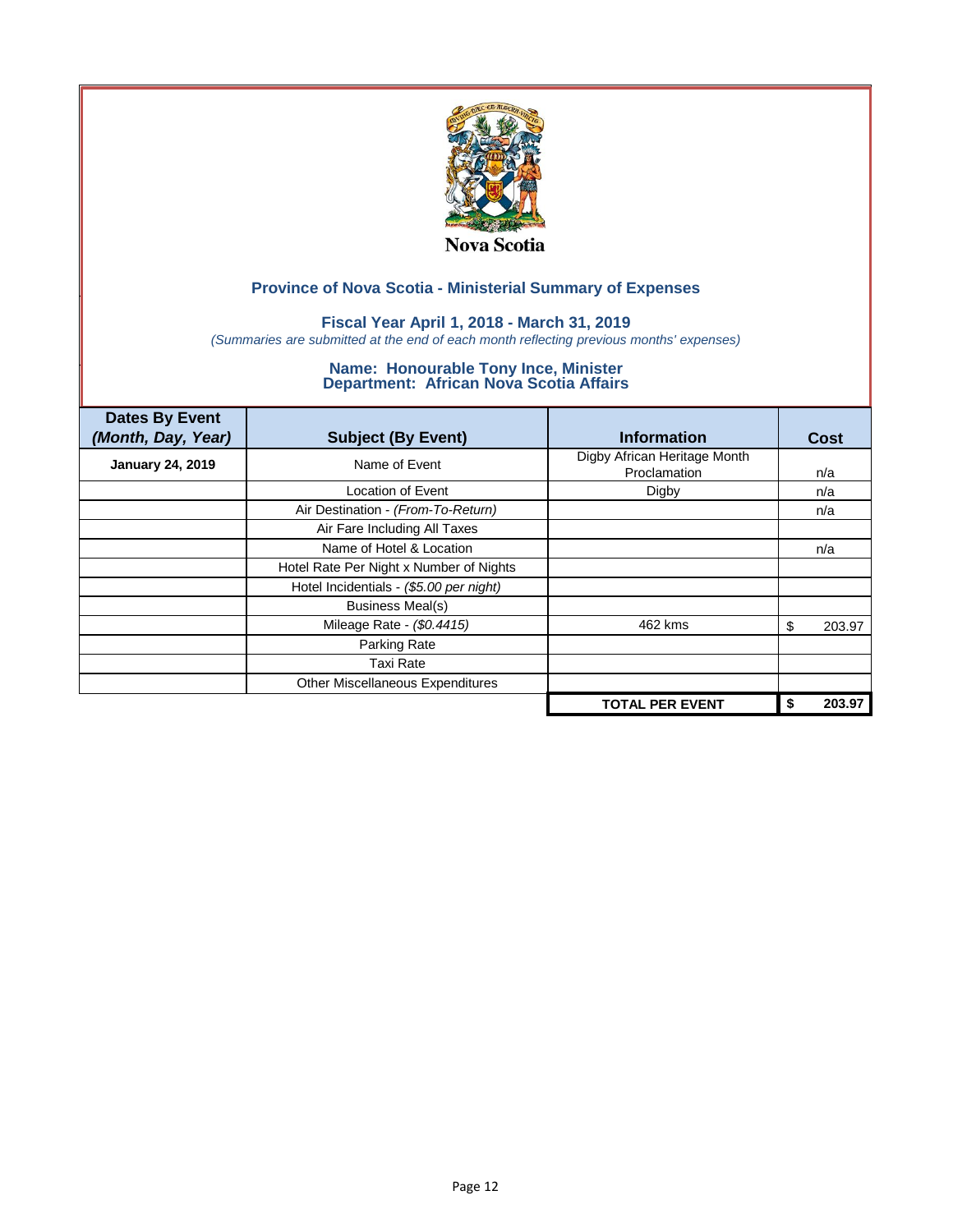

### **Fiscal Year April 1, 2018 - March 31, 2019**

*(Summaries are submitted at the end of each month reflecting previous months' expenses)*

| <b>Dates By Event</b> |                                         |                                                  |                |
|-----------------------|-----------------------------------------|--------------------------------------------------|----------------|
| (Month, Day, Year)    | <b>Subject (By Event)</b>               | <b>Information</b>                               | Cost           |
|                       |                                         | Canadian Congress of Black                       |                |
| January 25-27, 2019   | Name of Event                           | Parliamentarians Summit Preparation              |                |
|                       |                                         | Meeting                                          | n/a            |
|                       | <b>Location of Event</b>                | Toronto, ON                                      | n/a            |
|                       | Name of Event                           | Canadian Black History Projects<br>Meeting       | n/a            |
|                       | <b>Location of Event</b>                | Toronto, ON                                      | n/a            |
|                       | Name of Event                           | AfroGlobal TV Meeting                            | n/a            |
|                       | <b>Location of Event</b>                | Toronto, ON                                      | n/a            |
|                       | Name of Event                           | 2019 Black History Month Kick-off                | n/a            |
|                       | <b>Location of Event</b>                | Toronto, ON                                      | n/a            |
|                       | Air Destination - (From-To-Return)      | Halifax-Toronto-Halifax                          | n/a            |
|                       | Air Fare Including All Taxes            |                                                  | \$<br>488.54   |
|                       | Name of Hotel & Location                | Doubletree by Hilton, Toronto                    | n/a            |
|                       | Hotel Rate Per Night x Number of Nights | \$198.83 x 3 nights                              | \$<br>596.49   |
|                       | Hotel Incidentials - (\$5.00 per night) | 3 nights                                         | \$<br>15.00    |
|                       | <b>Business Meal(s)</b>                 | Per diems (3 breakfast, 2 lunches, 3<br>dinners) | \$<br>114.00   |
|                       | Mileage Rate - (\$0.4415)               | 61 kms                                           | \$<br>26.93    |
|                       | Parking Rate                            | Hotel parking                                    | \$<br>75.00    |
|                       | Parking Rate                            | Metro Toronto Convention Centre<br>parking       | \$<br>27.00    |
|                       | Parking Rate                            | Halifax airport parking                          | \$<br>66.00    |
|                       | Taxi Rate                               |                                                  |                |
|                       | <b>Other Miscellaneous Expenditures</b> | Car rental                                       | \$<br>230.40   |
|                       |                                         | <b>TOTAL PER EVENT</b>                           | \$<br>1,639.36 |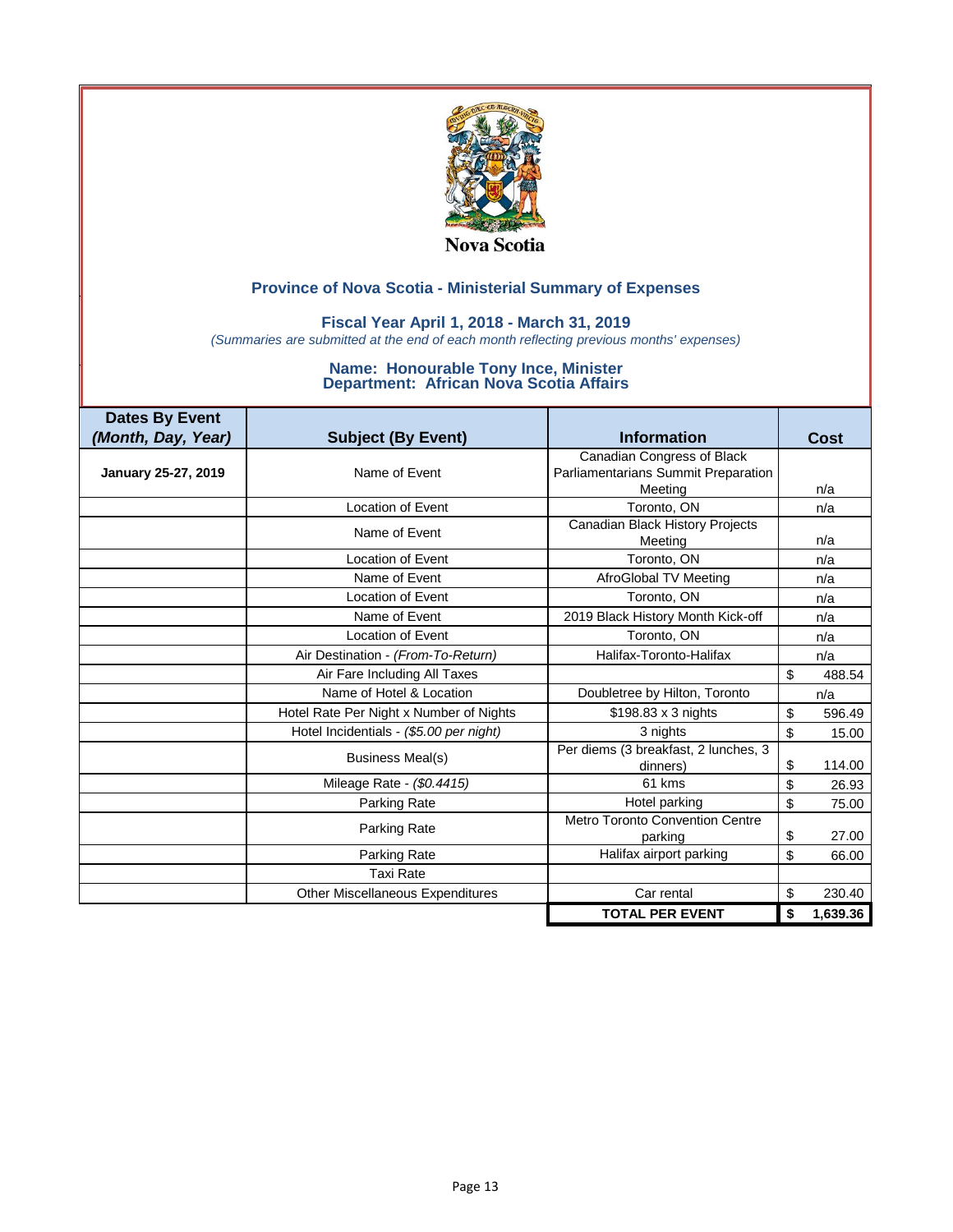

### **Fiscal Year April 1, 2018 - March 31, 2019**

*(Summaries are submitted at the end of each month reflecting previous months' expenses)*

| <b>Dates By Event</b><br>(Month, Day, Year)  | <b>Subject (By Event)</b>               | <b>Information</b>                                                   | <b>Cost</b>  |
|----------------------------------------------|-----------------------------------------|----------------------------------------------------------------------|--------------|
| January 31, 2019-<br><b>February 2, 2019</b> | Name of Event                           | Town of Antigonish and St. FX African<br>Heritage Month Proclamation | n/a          |
|                                              | Location of Event                       | Antigonish                                                           | n/a          |
|                                              | Name of Event                           | Whitney Pier Music Foundation<br>African Nova Scotia Music Concert   | n/a          |
|                                              | <b>Location of Event</b>                | Sydney                                                               | n/a          |
|                                              | Name of Event                           | Cape Breton 12th African Heritage<br>Month Celebration Gala          | n/a          |
|                                              | <b>Location of Event</b>                | Sydney                                                               | n/a          |
|                                              | Air Destination - (From-To-Return)      |                                                                      | n/a          |
|                                              | Air Fare Including All Taxes            |                                                                      |              |
|                                              | Name of Hotel & Location                | Hampton Inn, Sydney                                                  | n/a          |
|                                              | Hotel Rate Per Night x Number of Nights | \$139.59 x 3 nights                                                  | \$<br>418.77 |
|                                              | Hotel Incidentials - (\$5.00 per night) | 3 nights                                                             | 15.00<br>\$  |
|                                              | <b>Business Meal(s)</b>                 | 3 lunch per diems                                                    | \$<br>45.00  |
|                                              | Mileage Rate - (\$0.4415)               | 810 kms                                                              | 357.62<br>\$ |
|                                              | Parking Rate                            |                                                                      |              |
|                                              | <b>Taxi Rate</b>                        |                                                                      |              |
|                                              | Other Miscellaneous Expenditures        |                                                                      |              |
|                                              |                                         | <b>TOTAL PER EVENT</b>                                               | 836.39<br>\$ |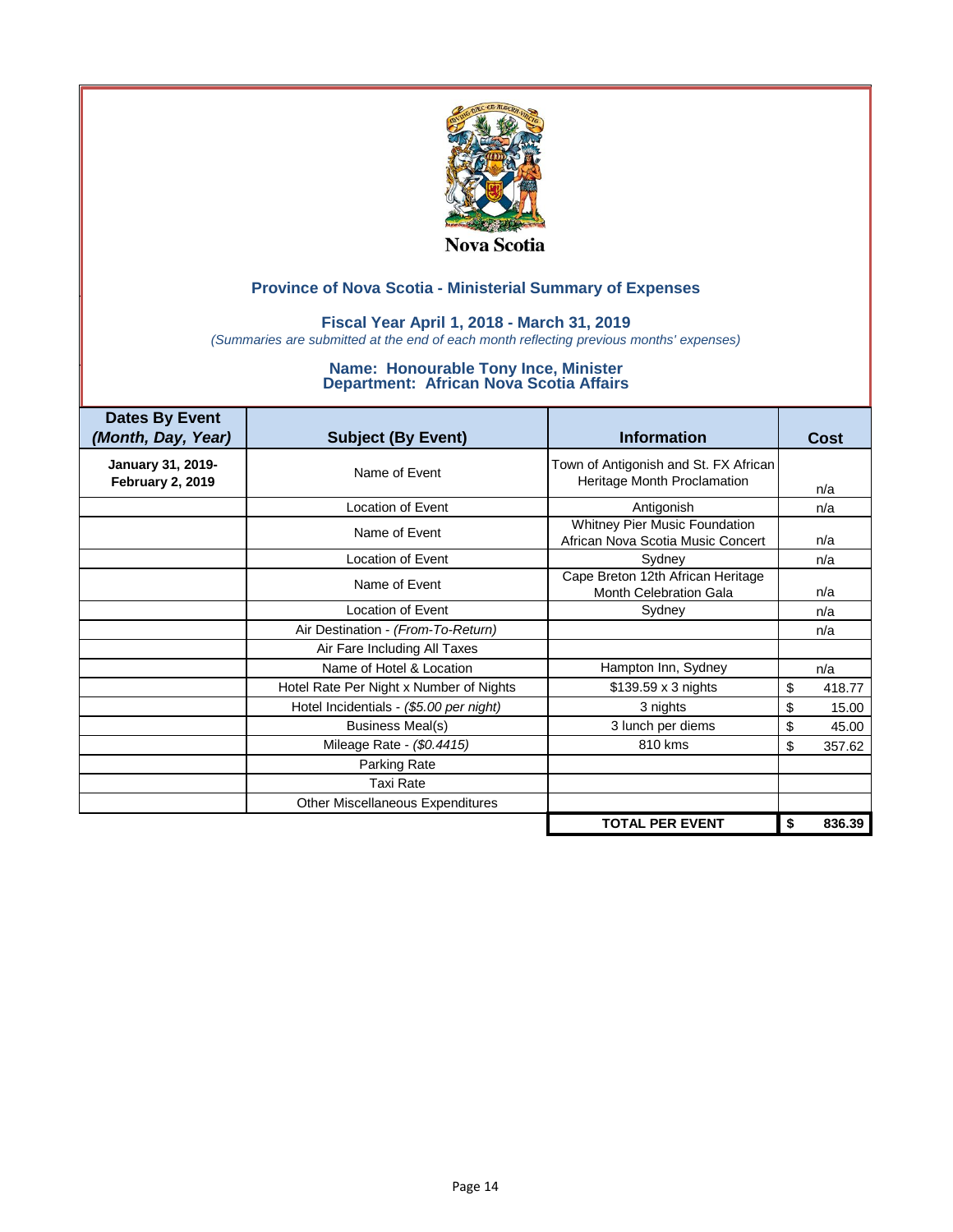

### **Fiscal Year April 1, 2018 - March 31, 2019**

*(Summaries are submitted at the end of each month reflecting previous months' expenses)*

| <b>Dates By Event</b>    |                                         | <b>Information</b>                                                         |              |
|--------------------------|-----------------------------------------|----------------------------------------------------------------------------|--------------|
| (Month, Day, Year)       | <b>Subject (By Event)</b>               |                                                                            | Cost         |
| February 4, 2019         | Name of Event                           | New Glasgow African Heritage Month<br>Proclamation                         | n/a          |
|                          | Location of Event                       | New Glasgow                                                                | n/a          |
| <b>February 5, 2019</b>  | Name of Event                           | Municipality of Kings 2019 African<br>Heritage Month Launch                | n/a          |
|                          | Location of Event                       | Kentville                                                                  | n/a          |
| <b>February 8, 2019</b>  | Name of Event                           | Launch of Legacy Series Coffee<br><b>Brand</b>                             | n/a          |
|                          | <b>Location of Event</b>                | Wolfville                                                                  | n/a          |
| <b>February 11, 2019</b> | Name of Event                           | Dartmouth General Hospital Funding                                         | n/a          |
|                          | <b>Location of Event</b>                | Dartmouth                                                                  | n/a          |
| <b>February 12, 2019</b> | Name of Event                           | St. FX Jeannine Deveau Future<br>Scholar's Day                             | n/a          |
|                          | Location of Event                       | Antigonish                                                                 | n/a          |
| <b>February 21, 2019</b> | Name of Event                           | Marking African Heritage Month with<br>the Right Honourable Justin Trudeau | n/a          |
|                          | <b>Location of Event</b>                | Dartmouth                                                                  | n/a          |
|                          | Air Destination - (From-To-Return)      |                                                                            | n/a          |
|                          | Air Fare Including All Taxes            |                                                                            |              |
|                          | Name of Hotel & Location                |                                                                            | n/a          |
|                          | Hotel Rate Per Night x Number of Nights |                                                                            |              |
|                          | Hotel Incidentials - (\$5.00 per night) |                                                                            |              |
|                          | <b>Business Meal(s)</b>                 |                                                                            |              |
|                          | Mileage Rate - (\$0.4415)               | 1177 kms                                                                   | \$<br>519.64 |
|                          | Parking Rate                            |                                                                            |              |
|                          | <b>Taxi Rate</b>                        |                                                                            |              |
|                          | Other Miscellaneous Expenditures        |                                                                            |              |
|                          |                                         | <b>TOTAL PER EVENT</b>                                                     | 519.64<br>\$ |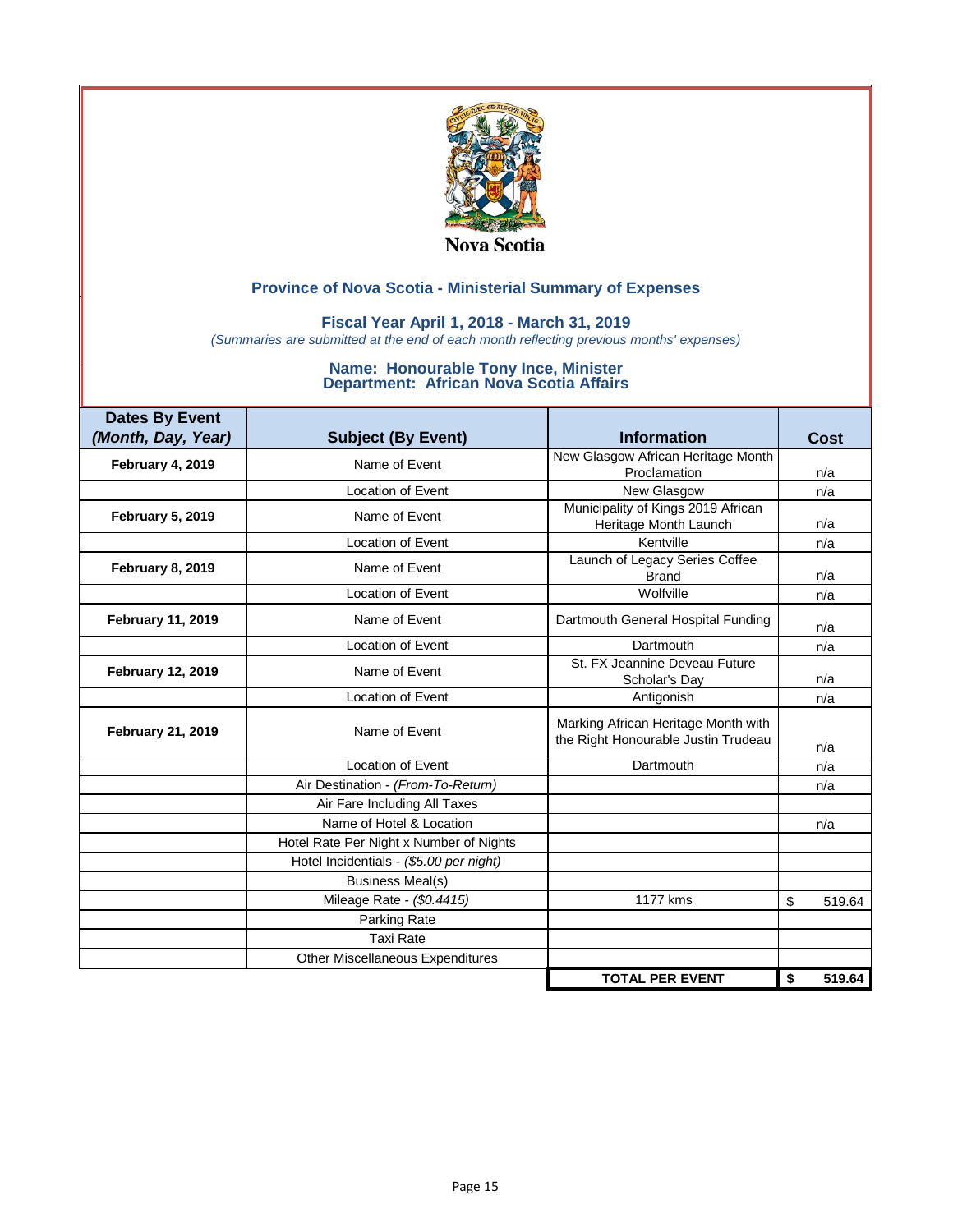

## **Fiscal Year April 1, 2018 - March 31, 2019**

*(Summaries are submitted at the end of each month reflecting previous months' expenses)*

| <b>Dates By Event</b><br>(Month, Day, Year) | <b>Subject (By Event)</b>               | <b>Information</b>                                  | Cost |        |
|---------------------------------------------|-----------------------------------------|-----------------------------------------------------|------|--------|
| February 18-19, 2019                        | Name of Event                           | County of Annapolis African Heritage<br>Month Event | n/a  |        |
|                                             | Location of Event                       | Bridgetown                                          | n/a  |        |
|                                             | Air Destination - (From-To-Return)      |                                                     | n/a  |        |
|                                             | Air Fare Including All Taxes            |                                                     |      |        |
|                                             | Name of Hotel & Location                | Burnbrae Farm & Paradise Inn Inc.<br>Paradise       | n/a  |        |
|                                             | Hotel Rate Per Night x Number of Nights | \$148.35 x 1 night                                  | \$   | 148.35 |
|                                             | Hotel Incidentials - (\$5.00 per night) | 1 night                                             | \$   | 5.00   |
|                                             | <b>Business Meal(s)</b>                 | 1 dinner with receipt                               | S    | 28.60  |
|                                             | Mileage Rate - (\$0.4415)               | 352 kms                                             | S    | 155.41 |
|                                             | Parking Rate                            |                                                     |      |        |
|                                             | Taxi Rate                               |                                                     |      |        |
|                                             | Other Miscellaneous Expenditures        |                                                     |      |        |
|                                             |                                         | <b>TOTAL PER EVENT</b>                              |      | 337.36 |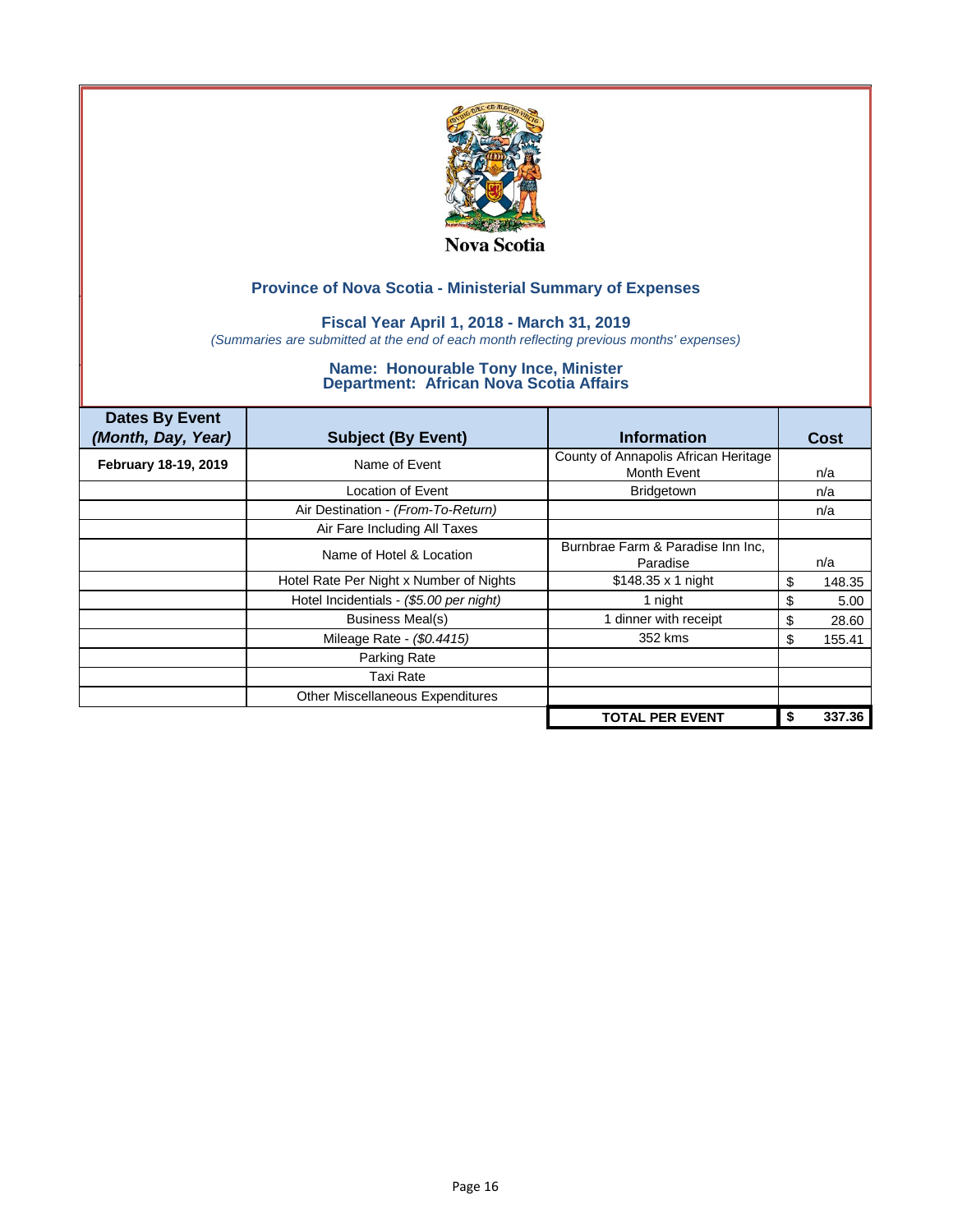

### **Fiscal Year April 1, 2018 - March 31, 2019**

*(Summaries are submitted at the end of each month reflecting previous months' expenses)*

| <b>Dates By Event</b><br>(Month, Day, Year) | <b>Subject (By Event)</b>               | <b>Information</b>                         | Cost           |
|---------------------------------------------|-----------------------------------------|--------------------------------------------|----------------|
| <b>February 19, 2019</b>                    | Name of Event                           | Ghanaian Delegate Business Dinner          |                |
|                                             |                                         | Meeting                                    | n/a            |
|                                             | <b>Location of Event</b>                | Halifax                                    | n/a            |
|                                             | Air Destination - (From-To-Return)      |                                            | n/a            |
|                                             | Air Fare Including All Taxes            |                                            |                |
|                                             | Name of Hotel & Location                |                                            | n/a            |
|                                             | Hotel Rate Per Night x Number of Nights |                                            |                |
|                                             | Hotel Incidentials - (\$5.00 per night) |                                            |                |
|                                             | <b>Business Meal(s)</b>                 | Chives Restaurant, Halifax                 | \$<br>46.00    |
|                                             | Mileage Rate - (\$0.4415)               |                                            |                |
|                                             | Parking Rate                            |                                            |                |
|                                             | <b>Taxi Rate</b>                        |                                            |                |
|                                             | <b>Other Miscellaneous Expenditures</b> |                                            |                |
|                                             |                                         | <b>TOTAL PER EVENT</b>                     | \$<br>46.00    |
| <b>Dates By Event</b>                       |                                         |                                            |                |
| (Month, Day, Year)                          | <b>Subject (By Event)</b>               | <b>Information</b>                         | <b>Cost</b>    |
|                                             |                                         | Ottawa Meetings/CARICOM on the             |                |
| February 25-26, 2019                        | Name of Event                           | Hill Roundtable Conversation and           |                |
|                                             |                                         | Reception                                  | n/a            |
|                                             | Location of Event                       | Ottawa                                     | n/a            |
|                                             | Air Destination - (From-To-Return)      | Halifax-Ottawa-Halifax                     | n/a            |
|                                             | Air Fare Including All Taxes            |                                            | \$<br>796.78   |
|                                             | Name of Hotel & Location                | Delta Hotels Ottawa City Centre,<br>Ottawa | n/a            |
|                                             | Hotel Rate Per Night x Number of Nights | \$269.12 x 1 night                         | \$<br>269.12   |
|                                             | Hotel Incidentials - (\$5.00 per night) | 1 night                                    | \$<br>5.00     |
|                                             | <b>Business Meal(s)</b>                 | 1 breakfast per diem                       | \$<br>8.00     |
|                                             | <b>Business Meal(s)</b>                 | 1 lunch with receipt                       | \$<br>21.47    |
|                                             | Mileage Rate - (\$0.4415)               | 61 kms                                     | \$<br>26.93    |
|                                             | Parking Rate                            | Halifax airport parking                    | \$<br>44.00    |
|                                             | <b>Taxi Rate</b>                        | <b>BlueLine Taxi, Ottawa</b>               | \$             |
|                                             |                                         |                                            | 34.14          |
|                                             | Other Miscellaneous Expenditures        |                                            |                |
|                                             |                                         | <b>TOTAL PER EVENT</b>                     | 1,205.44<br>\$ |